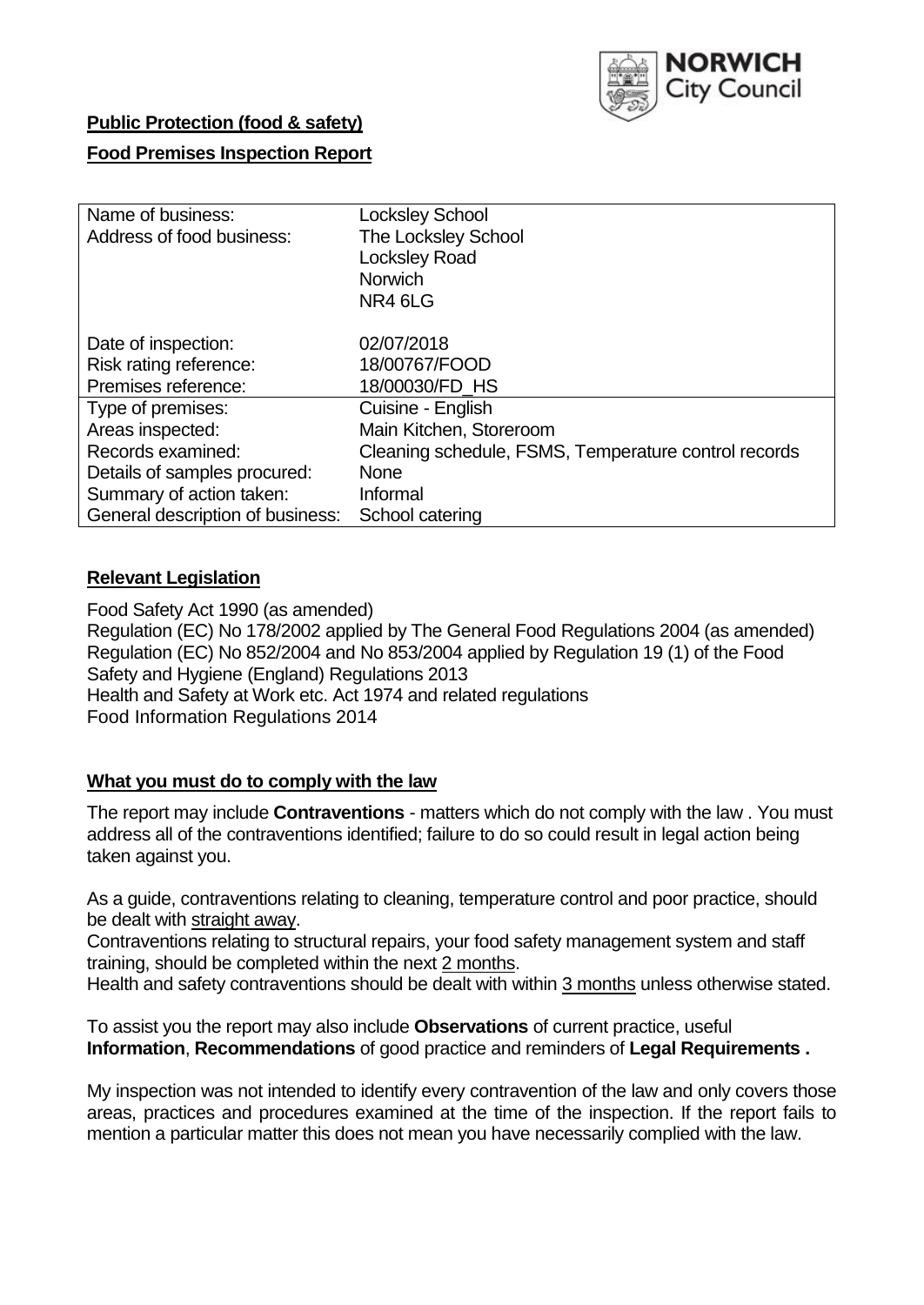# **FOOD SAFETY**

#### **How we calculate your Food Hygiene Rating:**

The food safety section has been divided into the three areas which you are scored against for the hygiene rating: 1. food hygiene and safety procedures, 2. structural requirements and 3. confidence in management/control procedures. Each section begins with a summary of what was observed and the score you have been given. Details of how these scores combine to produce your overall food hygiene rating are shown in the table.

| <b>Compliance Area</b>                     |          |    |           | <b>You Score</b> |                |    |           |    |      |  |  |
|--------------------------------------------|----------|----|-----------|------------------|----------------|----|-----------|----|------|--|--|
| Food Hygiene and Safety                    |          |    |           | 0                | 5              | 10 | 15        | 20 | 25   |  |  |
| <b>Structure and Cleaning</b>              |          |    |           | $\Omega$         | 5              | 10 | 15        | 20 | 25   |  |  |
| Confidence in management & control systems |          |    |           | $\Omega$         | 5              | 10 | 15        | 20 | 30   |  |  |
|                                            |          |    |           |                  |                |    |           |    |      |  |  |
| <b>Your Total score</b>                    | $0 - 15$ | 20 | $25 - 30$ |                  | $35 - 40$      |    | $45 - 50$ |    | > 50 |  |  |
| <b>Your Worst score</b>                    | 5        | 10 | 10        |                  | 15             |    | 20        |    |      |  |  |
|                                            |          |    |           |                  |                |    |           |    |      |  |  |
| <b>Your Rating is</b>                      | 5        |    | 3         |                  | $\overline{2}$ |    |           |    | 0    |  |  |

Your Food Hygiene Rating is 4 - a good standard

# **1. Food Hygiene and Safety**

Food hygiene standards are high. You demonstrated a very good standard of compliance with legal requirements. You have safe food handling practices and procedures and all the necessary control measures to prevent cross-contamination are in place. Some minor contraventions require your attention. **(Score 5)**

000046

#### Contamination risks

**Observation** I was pleased to see that contamination risks were controlled

#### Hand-washing

**Contravention** The following evidence indicated hand-washing was not suitably managed:

• there was no towel to the towel dispenser. However this was filled up in my presence

#### Temperature Control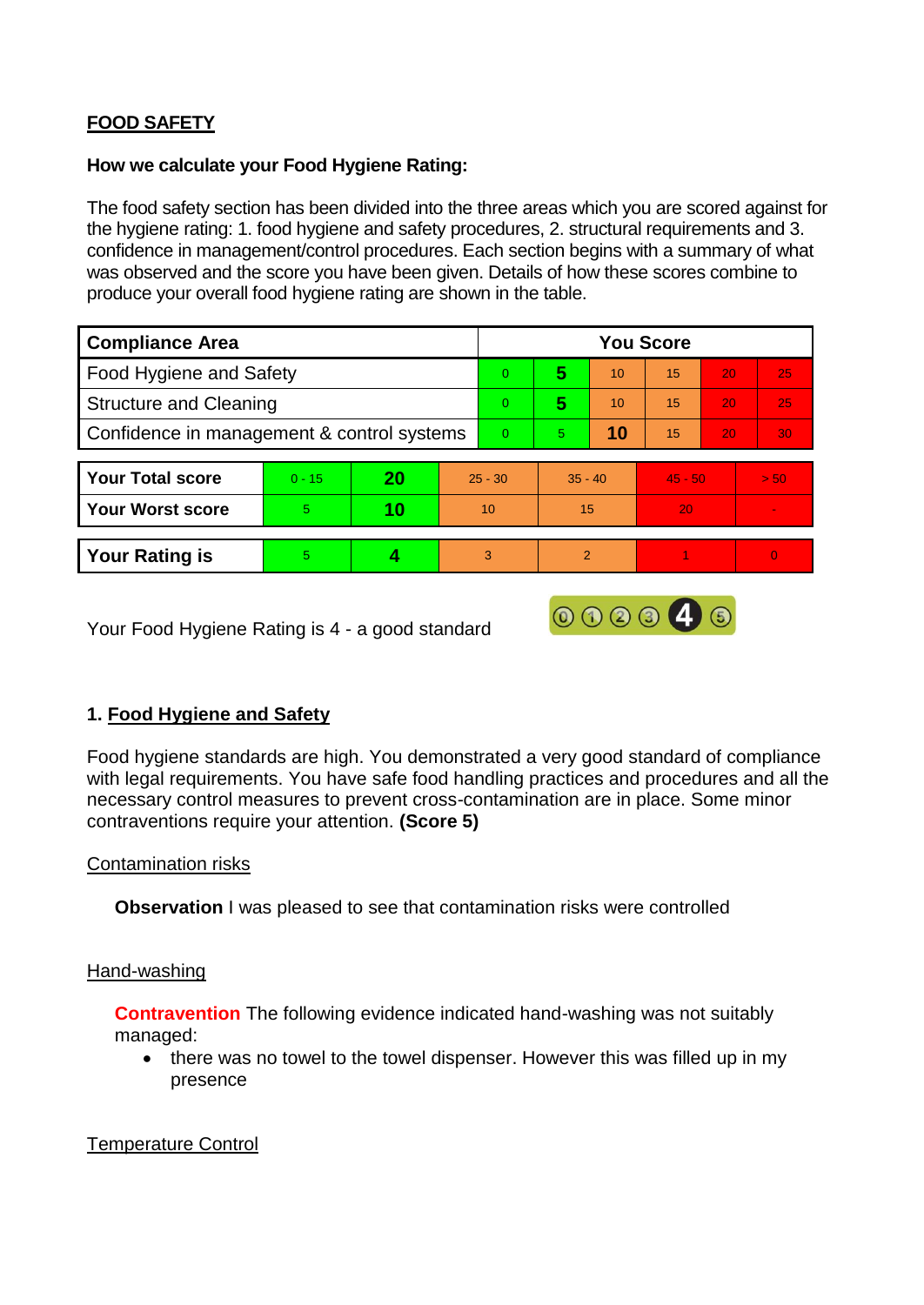**Contravention** The following evidence indicated there was a risk of bacteria growing on food:

• the temperatures of the filled prepared baguettes stored in the cool box were reading 20°C

**Legal Requirement** The cold chain is not to be interrupted. However, limited periods outside temperature control are permitted, to accommodate

**Legal Requirement** If you rely on selling cold food (displayed over 8°C) within four hours you must be able to demonstrate your system for ensuring food is either sold, placed under refrigeration, or discarded, before the four hours have elapsed.

**Guidance** It is essential to know that your probe thermometer is working properly. If the reading is outside these ranges you should replace your probe or return it to the manufacturer to be calibrated. A simple way to check a digital probe is to put it in iced water and boiling water:

- The readings in iced water should be between -1°C and 1°C.
- The readings in boiling water should be between 99°C and 101°C.

**Observation** I was pleased to see you were able to limit bacterial growth and/or survival by applying appropriate temperature controls at points critical to food safety and that you were diligently monitoring temperatures.

#### Poor Practices

**Observation** The following matters represented poor practice and if allowed to continue may cause food to become contaminated or lead to its deterioration

• a container storing cooked pasta in the fridge had no date on when it had been prepared you were unaware of who it belonged to as there was another fridge provided for staff lunches. Please ensure food is labelled in the fridge

# **2. Structure and Cleaning**

The structure facilities and standard of cleaning and maintenance are all of a good standard and only minor repairs and/or improvements are required. Pest control and waste disposal provisions are adequate. The minor contraventions require your attention. **(Score 5)**

#### Cleaning of Equipment and Food Contact Surfaces

**Contravention** The following surfaces and equipment in contact with food were dirty and/or could not be cleaned and require cleaning or discarding: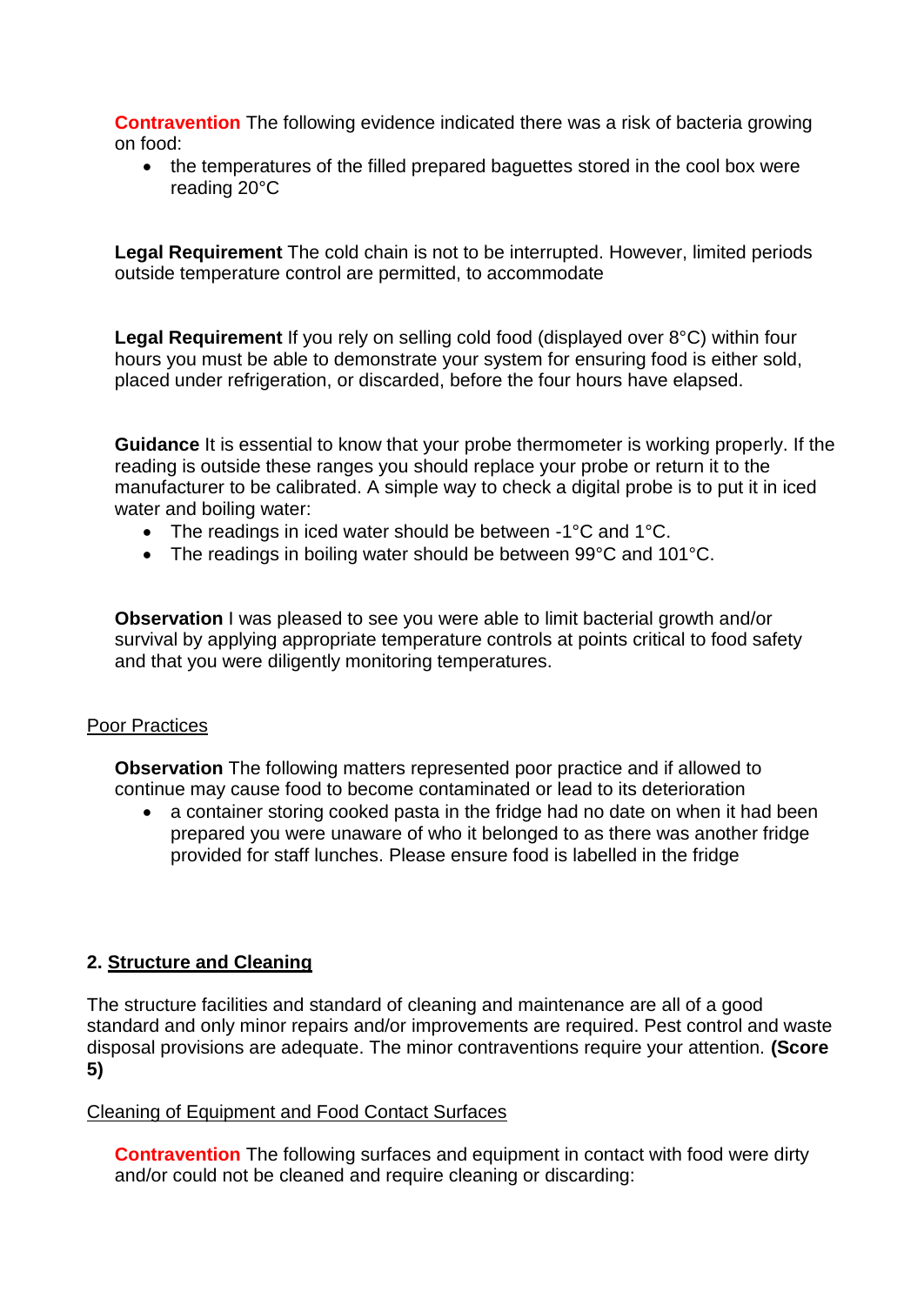- toast crumbs to the stainless steel table near the toaster
- interior to the fridge as dead ants were seen in it
- interior to the freezer compartment
- seals to the fridge
- lid to the bin

### Cleaning Chemicals / Materials / Equipment and Methods

**Information** Ensure you use a surface sanitiser that conforms to BS EN 1276:1997 or BS EN 13697:2001. This information should be available on the label or by contacting the manufacturer

### **3. Confidence in Management**

There are generally satisfactory food safety controls in place although there is evidence of some non-compliance with the law. All the significant food hazards are understood and controls are in place. Your records are appropriate and generally maintained but some deficiencies were identified. The contraventions require your attention; although not critical to food safety they may become so if not addressed. **(Score 10)**

#### Food Hazard Identification and Control

**Contravention** The Safe Methods in your Safer Food Better Business (SFBB) pack are intended to show you have identified the hazards to food and what you must do to control them. The following Safe Methods were either missing from your SFBB pack or had not been completed appropriately:

- Cross-contamination
- Cleaning
- Chilling
- Cooking

#### Proving Your Arrangements are Working Well

**Contravention** You are not working to the following safe methods in your SFBB pack:

- The daily diary and or four-weekly reviews
- The cleaning schedule
- Your Suppliers and/or Contacts lists
- Staff training records

**Contravention** The following matters are needed in order to demonstrate you Food Safety management system is working as it should: